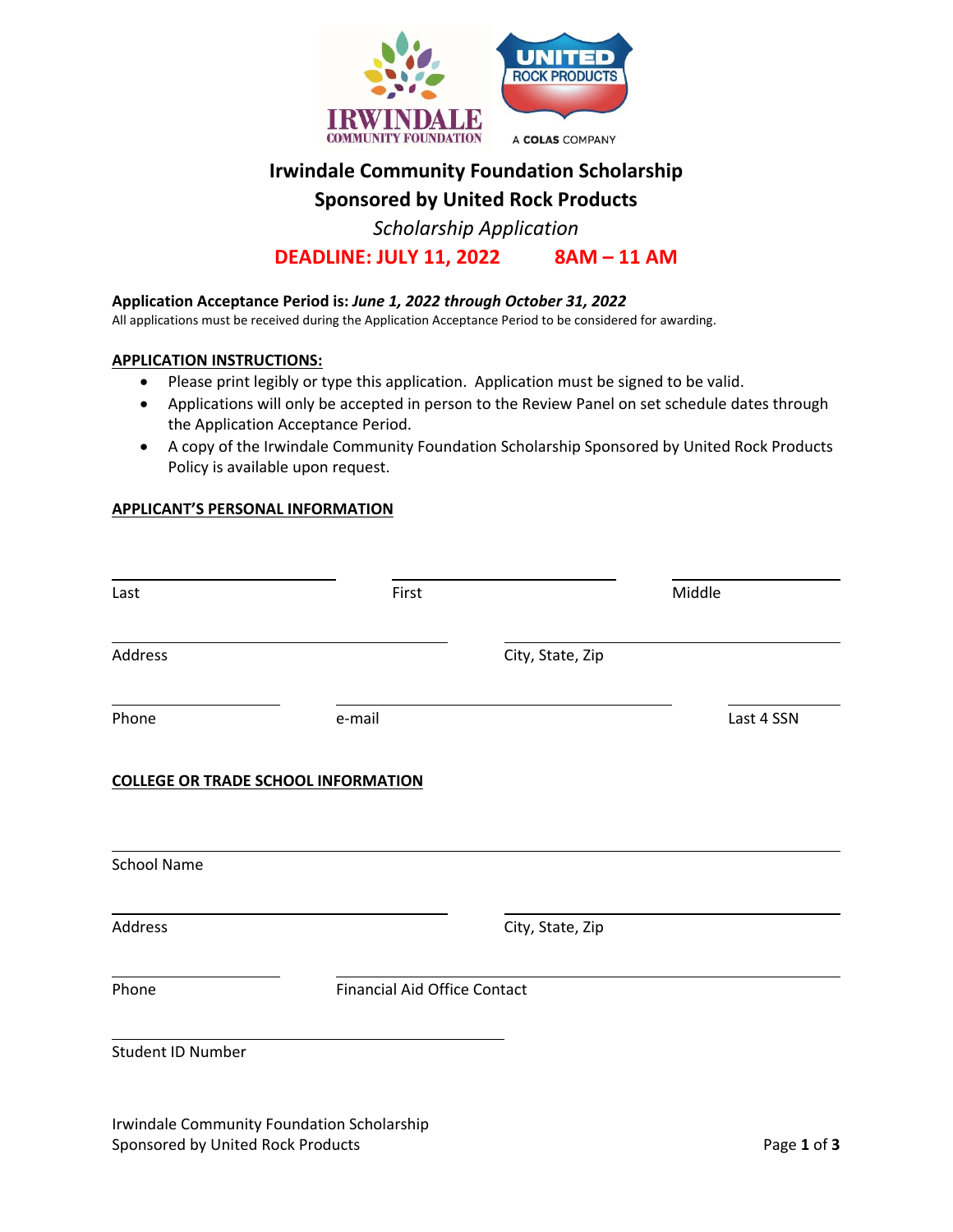# **REQUIRED DOCUMENTATION:**

The following documents must be presented to the Review Panel along with this completed application. Failure to provide the requested information will disqualify the applicant for the scholarship opportunity:

# **1. Proof of Current Irwindale Residency**

Acceptable forms of Proof of Current Residency are as follows:

- Valid City-issued resident ID card.
- Utility bill
- Income tax returns
- Bank Statement
- School transcripts
- Paystub

The acceptable forms must show an Irwindale address and identify the student as the individual residing at the Irwindale address.

## **2. Proof of Acceptance to College or Trade School**

Document showing that student is currently enrolled in the current academic year.

#### **3. Proof of High School Graduation**

Document confirming that applicant graduated in the current academic year for award of scholarship.

# **Applicant's Photograph**

By signing this application, I hereby grant the Irwindale Community Foundation ("Foundation") and United Rock Products ("URP") permission to use my likeness in a photograph, video, or other digital media ("photo") in any and all of its publications, including web‐based publications, without payment or other consideration.

I understand and agree that all photos will become the property of the Foundation and URP and will not be returned.

I hereby irrevocably authorize the Foundation or URP to edit, alter, copy, exhibit, publish, or distribute these photos for any lawful purpose. In addition, I waive any right to inspect or approve the finished product wherein my likeness appears. Additionally, I waive any right to royalties or other compensation arising or related to the use of the photo.

I hereby hold harmless, release, and forever discharge the Foundation and URP from all claims, demands, and causes of action which I, my heirs, representatives, executors, administrators, or any other persons acting on my behalf or on behalf of my estate have or may have by reason of this authorization.

Irwindale Community Foundation Scholarship Sponsored by United Rock Products **Constanting the Constantine Page 2** of 3